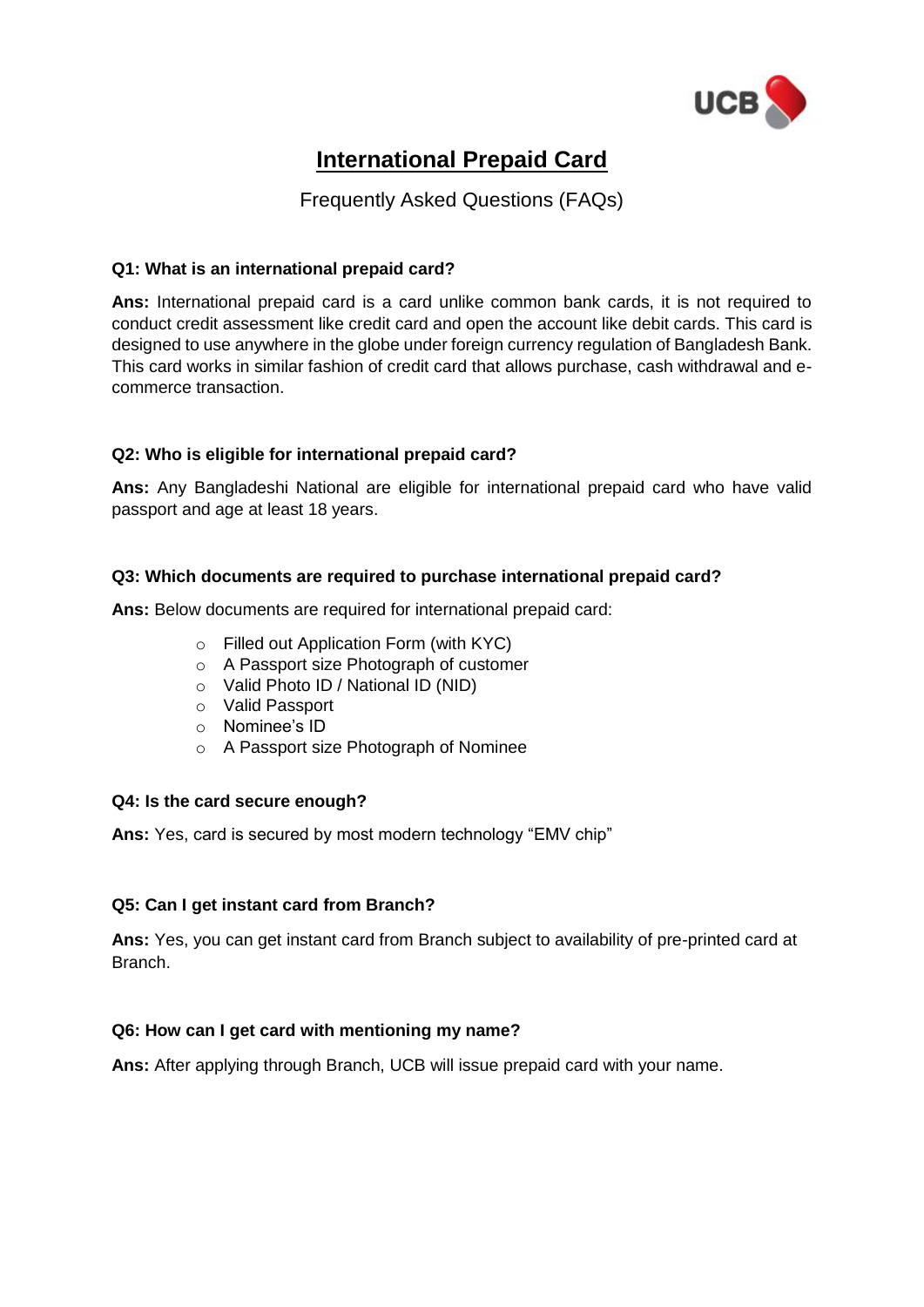

#### **Q7: How can I activate my card?**

**Ans:** You can activate card through our 24/7 call center.

Note: for pre-printed card, it will require 2 to 3 working days to upload your information into system to allow card activation.

#### **Q8. How can I generate / get PIN for my card?**

**Ans:** You just need to call our call center to generate PIN from your registered phone number.

#### **Q9. How can I load funds into the prepaid card?**

**Ans:** You can load funds from any UCB Branch to your prepaid card.

#### **Q10. Does endorsement require for use of international prepaid card?**

**Ans:** Yes, endorsement is required to use international prepaid card according to Bangladesh Bank rules.

#### **Q11. What type of transaction can be done using international prepaid card?**

**Ans:** International Prepaid Cards are allowed to purchase, cash withdrawal and e-commerce transaction in foreign currency.

#### **Q12. Should I need to convert limit to USD before using Card?**

**Ans:** No, you need not to convert limit. System will automatically convert your transaction currency's to BDT (taka).

#### **Q13. How long I can use my Card?**

**Ans:** You can use your card till card expire date. Normally the Card is valid for 5 years from the card issuing date.

#### **Q14. Is the card renewable?**

**Ans:** Yes, your card is renewable. You just need to have sufficient renewal fee to auto renew your card.